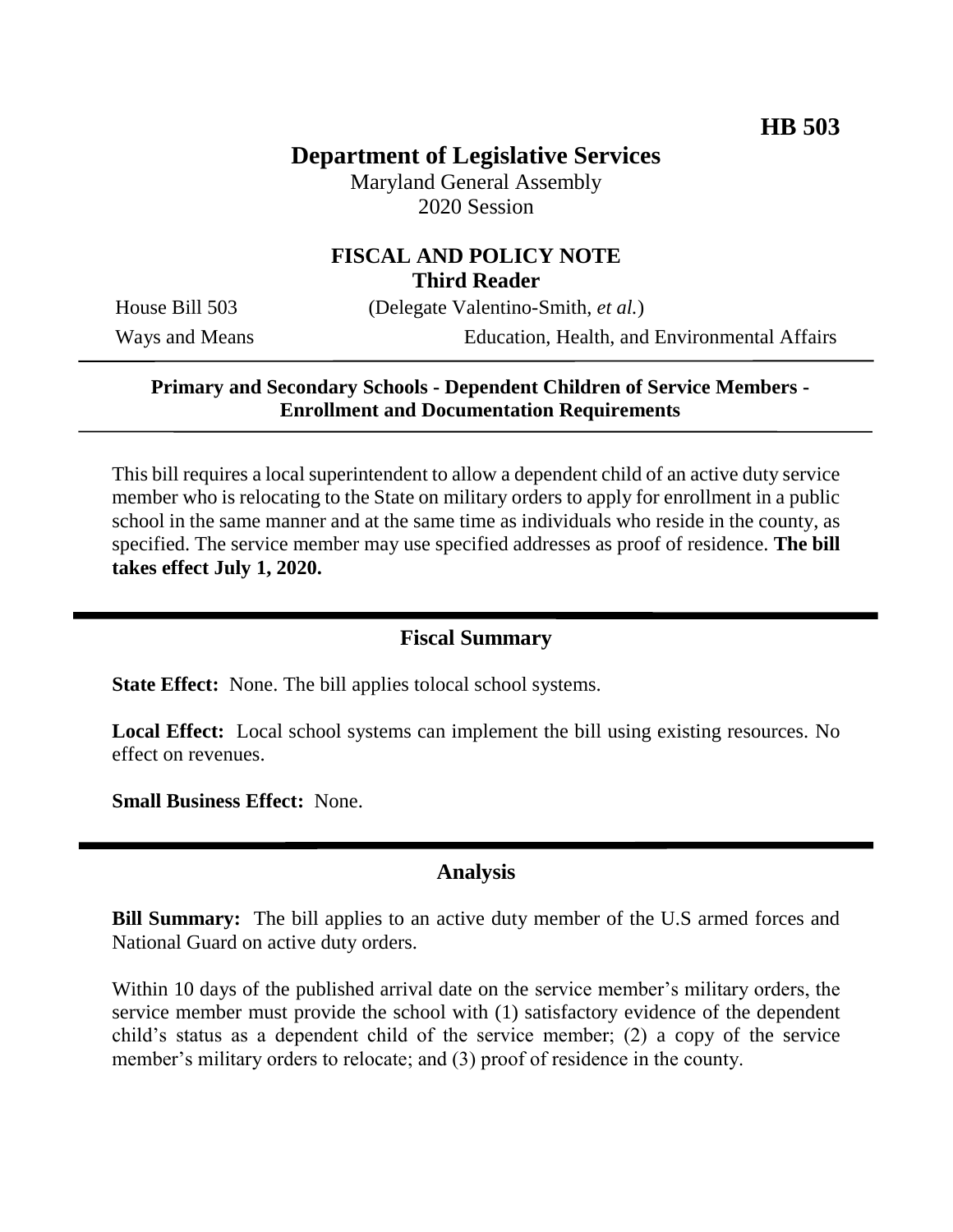The service member may use the address of any of the following as proof of residence:

- a temporary on-base lodging facility;
- a purchased or leased home or apartment; or
- any federal government housing unit or off-base military housing.

**Current Law/Background:** Maryland established an Interstate Compact on Educational Opportunity for Military Children (Chapters 501 and 502 of 2009) to facilitate the transfer of children in military families among schools in different states. Specifically, the compact has provisions to facilitate timely transfers of educational records, the continuation of schooling at the same grade level and in similar programs and courses, inclusion in extracurricular activities, on-time graduation, and the provision of comparable special educational services for students with disabilities.

The interstate compact applies to the children of active duty members of the uniformed services, members or veterans of the uniformed services who are severely injured and were medically discharged or retired in the last year, and members of the uniformed services who died in active duty in the last year. Each state participating in the compact must establish a state coordinating council to ensure compliance with the compact, and each council must appoint a military family education liaison to facilitate implementation of the compact. Maryland's liaison must be located at the Maryland State Department of Education. The Governor of each member state must also appoint a compact commissioner responsible for the administration and management of the state's participation in the compact.

In general, each child must attend a public school in the county where the child is domiciled with the child's parent, guardian, or specified relative. Upon request and in accordance with a county board's policies concerning residency, a county superintendent may allow a child to attend school in the county even if the child is not domiciled in that county with the child's parent or guardian.

Baltimore City Public School System advises that its existing enrollment policy meets the requirements of the bill. Montgomery County Public Schools advises that the bill has no fiscal impact.

# **Additional Information**

**Prior Introductions:** None.